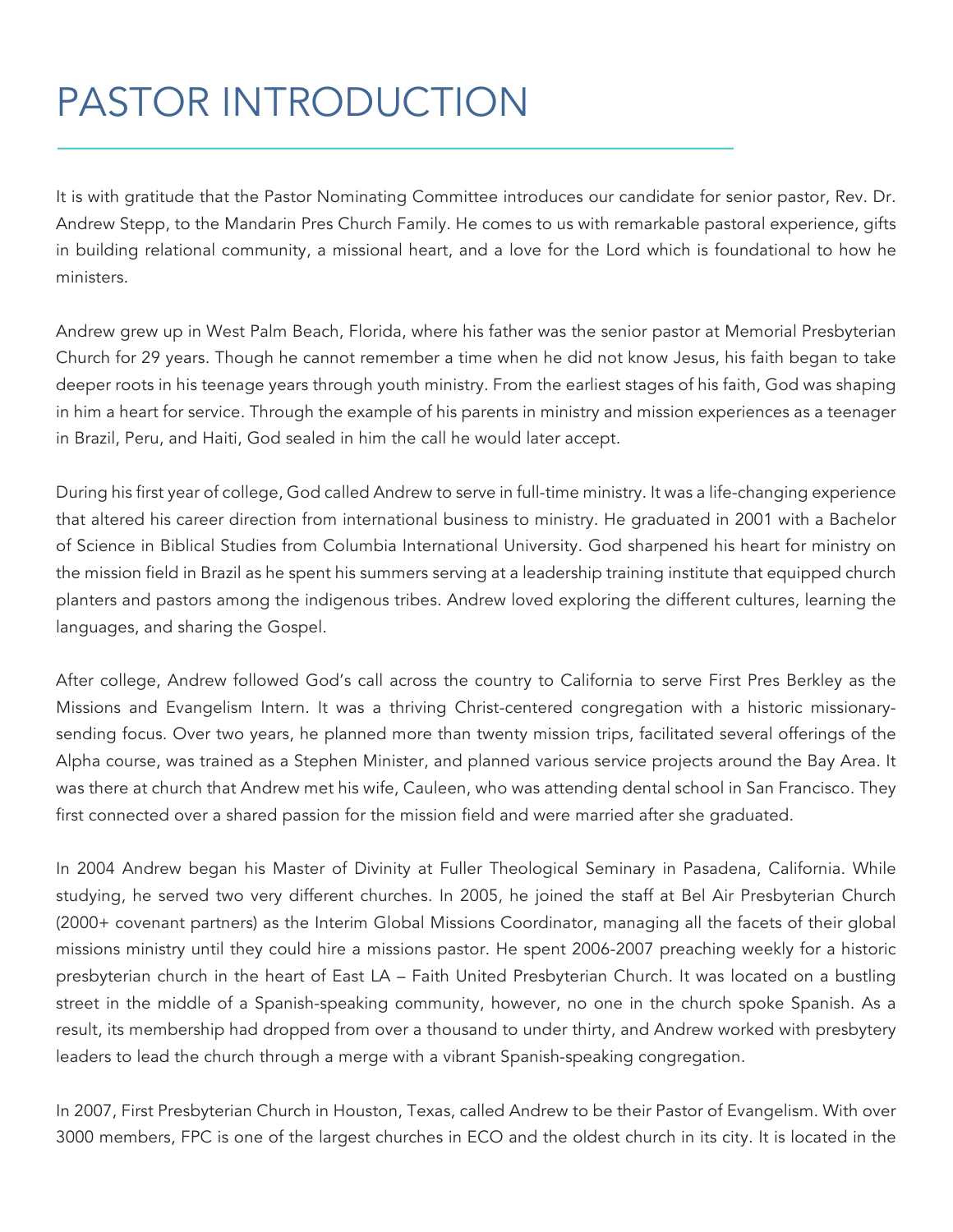heart of Houston and sits at the strategic crossroads of art, education, and medicine. Over the last fifteen years, Andrew has served in various pastoral roles – Evangelism (2009-16), Missions (2011-16), Discipleship (2015-16), Worship (2019-21), and most recently as the Executive Pastor (2017-present).

Andrew's leadership has shaped virtually every aspect of life at First Presbyterian Church, but what he is truly known for in his congregation is as a Bible teacher. In his words, "As a disciple and a pastor, I am called to preach and teach God's Word, equipping followers of Christ with a biblical worldview that captures their hearts and fixes their attention on God's story." He created a curriculum called Get a Grip on the Bible, which helps people learn the central timeline of Scripture and how the books of the Bible fit into the story. To date, over 1200 people have taken this course. He has facilitated four sessions of Bible in 90 Days, in which over 350 people have journeyed through Scripture with him. He also started a weekly Bible class called "Basic Training in the Bible," which averaged just over 100 people each week before COVID. In response to COVID, he worked with his discipleship team to create and launch a Bible reading program, Cover to Cover in 100 Days, organizing 350 people in online small groups. He enjoys teaching large classes but also loves sitting with small groups, dissecting scripture, and responding to any questions that might arise.

Over the last fifteen years, Andrew demonstrated leadership across the congregation through vision casting, strategic planning, and managing seasons of crisis, including denominational discernment, Hurricane Ike recovery, Hurricane Harvey recovery, and most recently through Covid and political tensions. As Executive Pastor, he managed a staff of over 100 team members. He excelled in building bridges between the operational teams and the ministry leadership, introducing creative and engaging ways to cast vision together and build unity and momentum across the various ministries.

In the community, Andrew has served on the board of directors for Allegro Organizational Solutions (2015 present), the Nehemiah Center of Houston (2011-2014), Presbyterians for Renewal (2010-2014), and the Arabic Presbyterian Church in Houston (2009-2015).

## About the Stepp Family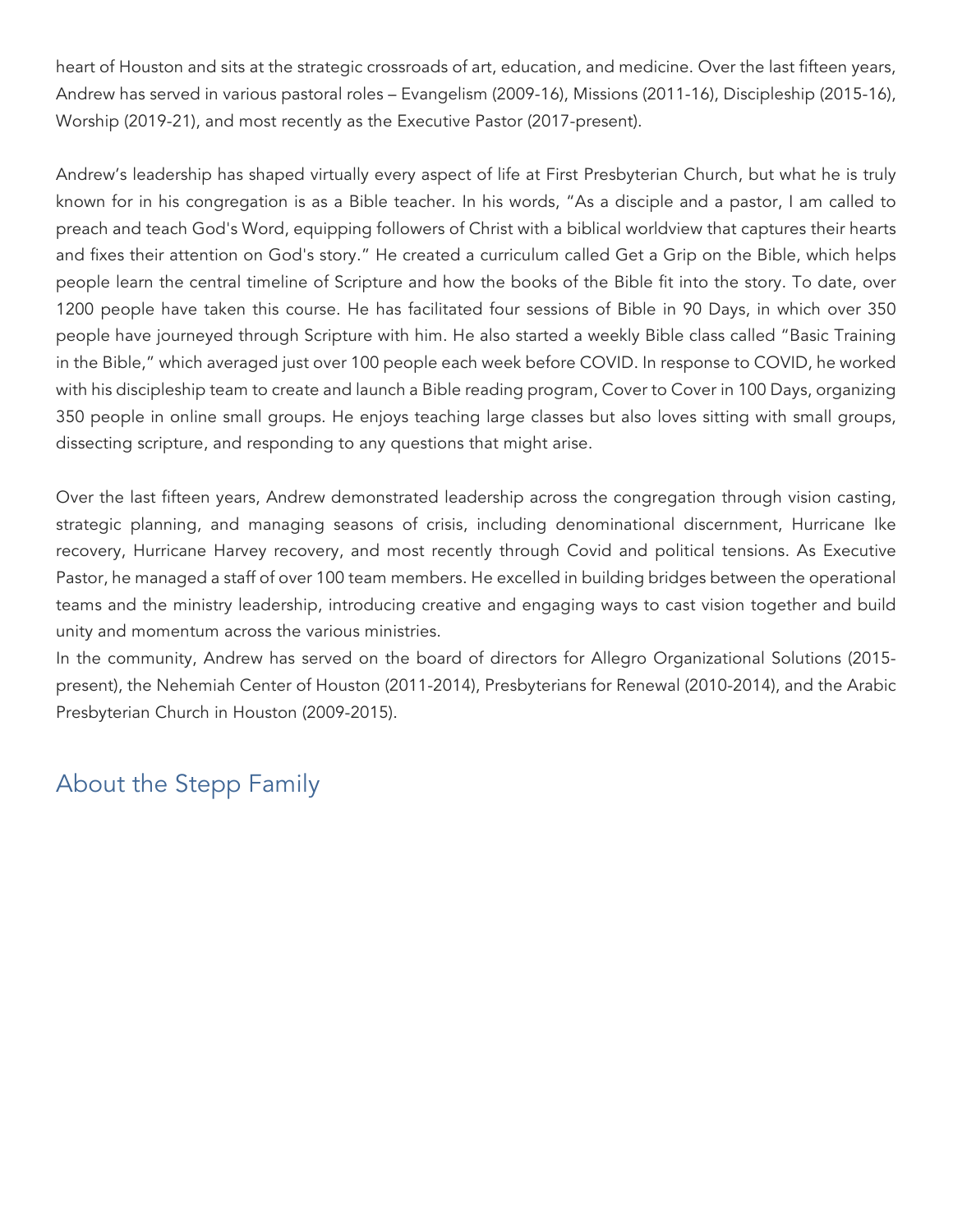

Cauleen grew up in the central valley of California and graduated from Pepperdine University with a B.S. in Biology and from University of the Pacific School of Dentistry with a Doctorate in Dental Surgery. During her career as a dentist, she spent several years working in non-profit settings and, in 2017, opened her private practice – Stepp Family Dentistry. She enjoys spending time with her family, her Goldendoodle (and Dental Therapy Dog) Lucky Altuve, traveling, swimming, golf, yoga, pretending to be a foodie with her husband, and even—strangely—driving her kids around to their extracurricular activities.

Before children, Andrew loved coaching football. Outside of the office, he enjoys cooking, hunting & fishing, golfing, and hanging out with his family and friends by the pool.

The Stepps have two children. Channing is entering sixth grade. She is a black belt in taekwondo, loves dogs, and wants to work for Nasa one day. She can often be found in the kitchen experimenting with different baking recipes. Shepherd is entering third grade. He loves Legos, video games, and everything Star Wars. He has one speed, and it is full speed!